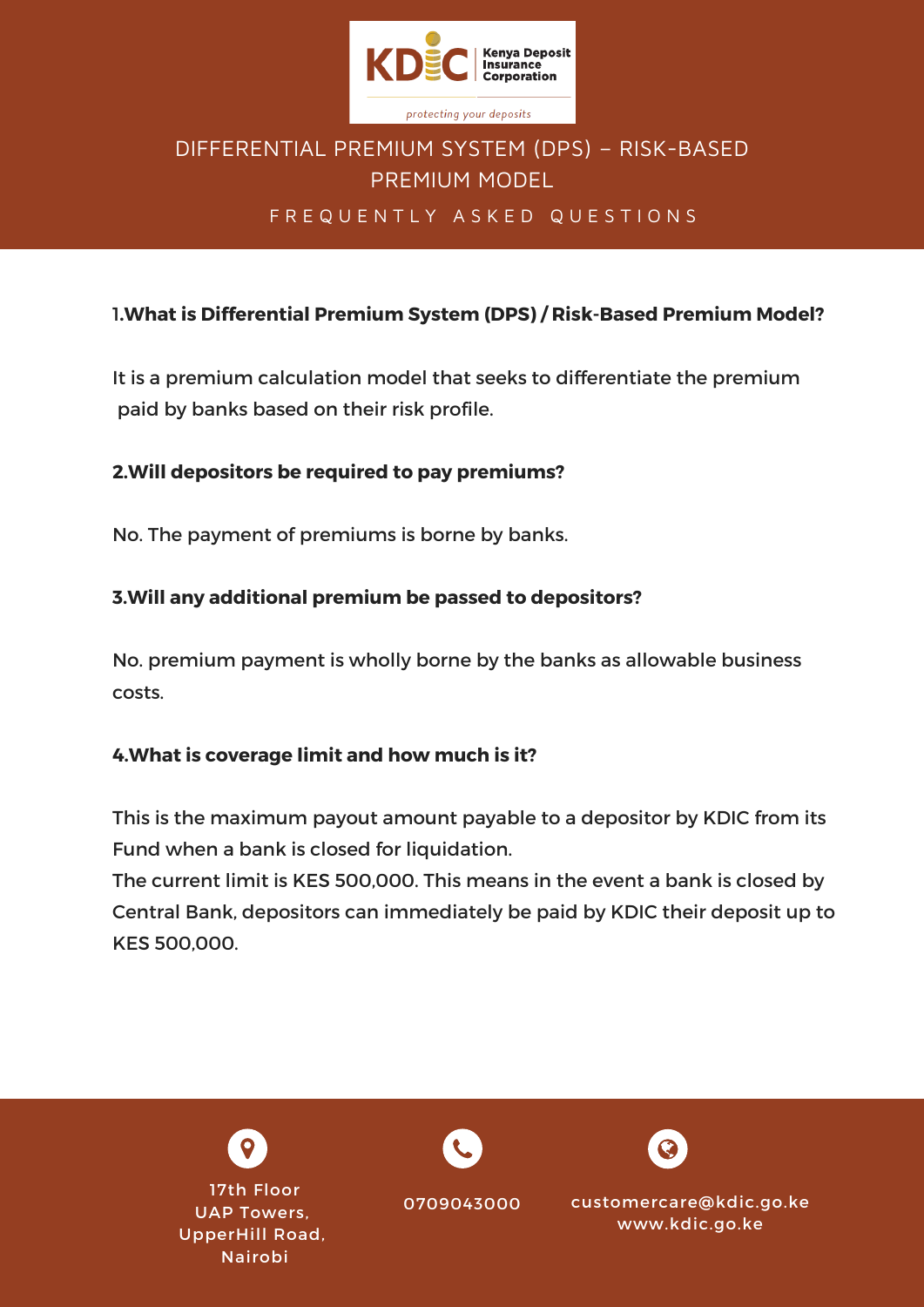

# DIFFERENTIAL PREMIUM SYSTEM (DPS) – RISK-BASED PREMIUM MODEL

### F R E Q U E N T L Y A S K E D Q U E S T I O N S

#### **5.What if the depositor has more than KES 500,000?**

When a bank is closed, those depositors with KES 500,000 and below will be fully paid by KDIC their deposits. For those with amounts exceeding KES 500,000, the Corporation first pays them KES 500,000 and the balance is paid as and when assets of the closed bank are sold through a process called liquidation.

#### **6.When will the model be rolled out?**

The model will be implemented beginning 1st July 2021.

#### **7.What benefit will depositors receive upon implementation of the model?**

The model will instill discipline in the banks as they will have to pay higher premiums for their higher risk appetites. In taming the banks' risk appetites, bank failures will be reduced and this ensures that no depositor loses their money.

# **8.Has risk based premium assessment system been applied elsewhere in the world?**

Yes. The model has been applied in other countries including Nigeria, USA, Colombia, South Korea and Malaysia, among others. Risk based premium assessment system is used worldwide as best practice to instill market discipline in risk management.

> 17th Floor UAP Towers, UpperHill Road, Nairobi





customercare@kdic.go.ke www.kdic.go.ke